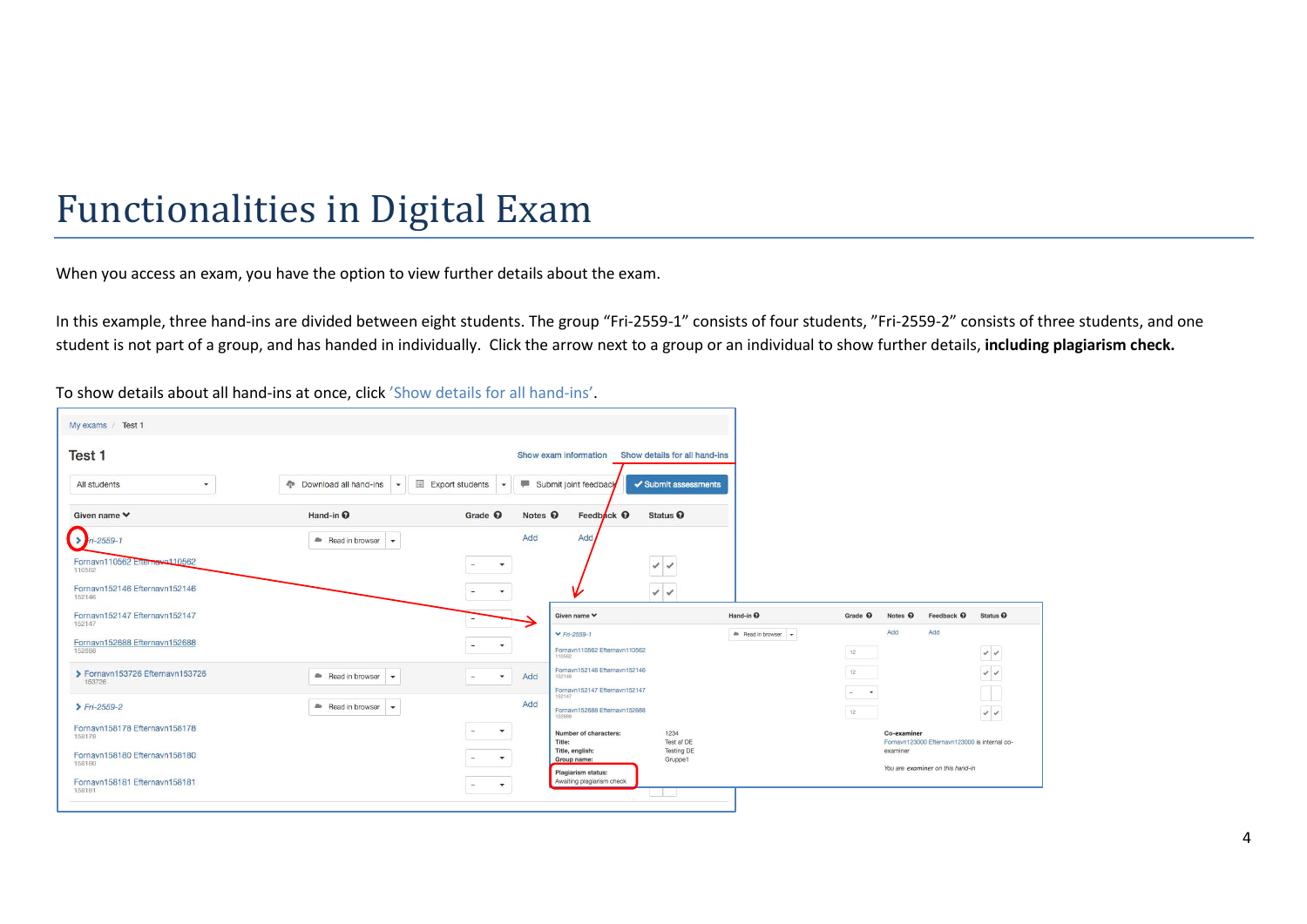# Review of functionalities

#### Show exam information

Click **'Show exam information'** to expand the page and view the exam's 'master data' (e.g. STADS data), as well as the assessors and exam administrator(s) (study secretaries) connected to the exam. You will also be able to view and download any exam materials/assignments. Click **'Hide exam information'** to shrink the page again.

| All students                                             |  |
|----------------------------------------------------------|--|
| All students                                             |  |
| Students with co-eksaminer Fornayn136004 Efternayn136004 |  |
| Students without assessment                              |  |

In the drop-down menu **[All students]**, you have the option to limit the number of shown students. For instance, if you are assessing a large number of students, you can reduce the number of shown students as you assess them, by choosing "Students without assessment".

You can always return to view all of the students by choosing "All students".

|                                                  | <b>Export students</b><br>Ħ<br>Download all hand-ins |  |  |  |
|--------------------------------------------------|------------------------------------------------------|--|--|--|
| <b>Download all hand-ins</b>                     |                                                      |  |  |  |
| Download all hand-ins (only main document files) |                                                      |  |  |  |
| Upload all hand-ins (zip)                        |                                                      |  |  |  |

The multifunctional button **[Download all hand-ins]** gives you the following options:

*"Download all hand-ins"* = click here to download all main documents+attachments at once.

- Please note that for larger exams, this can take several minutes, because the documents are being compressed into a .zip-file. As a result, for large exams with many large sized files, this functionality cannot be used.

*"Download all hand-ins (only main document files)"* = click here to download all main documents (no attachments).

"Upload all hand-ins (zip)" = If you download the main documents, and continue to work with these in any third party program (e.g. Adobe or GoodReader), you have the option to upload these personalised "versions" to Digital Exam. Unless you choose differently, uploaded versions are always personal, and cannot be vaccessed by anyone other than you. Choosing this option (*"Upload all hand-ins"*) allows you to upload several main documents at once. Please note, however, that you need to compress the documents in a .zip-file, and that you cannot change the names of the documents; otherwise, Digital Exam will not accept the upload.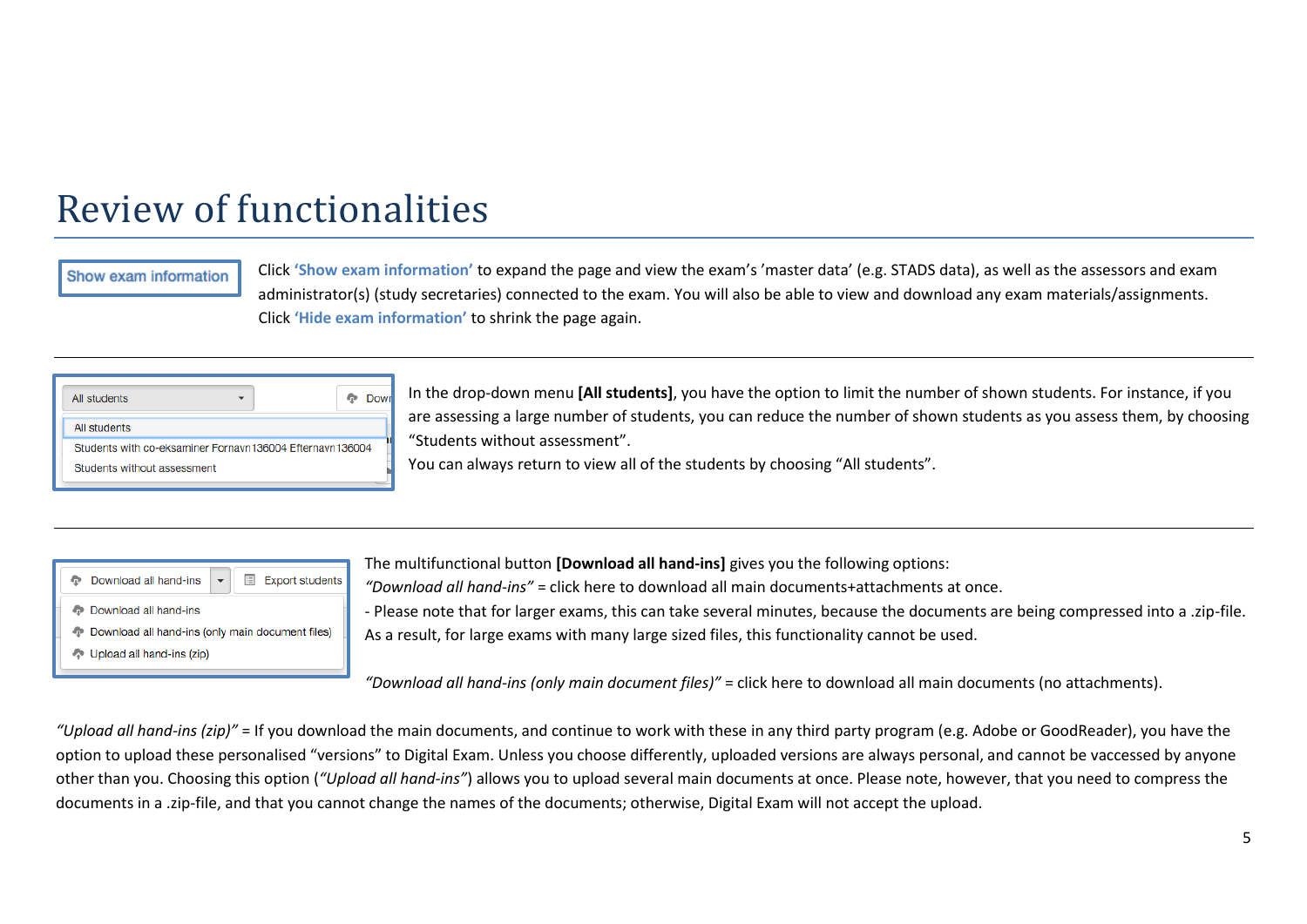| <b>Export students</b>                    |  |
|-------------------------------------------|--|
| <b>Export students</b><br>Import students |  |

The multifunctional button **[Export students]** gives you the option to download a list of all students in the format .csv, which is opened in Excel. Use the list to register the students' grades, and upload the file to Digital Exam again using **[Import students]**. Now, the grades you registered in the file will appear in the exam, and you only need to click the blue button **[Submit assessments]** to make the grades final. **TIP!** It might be an advantage to use this method at **oral exams**, so you don't have to log in to Digital Exam after each individual

Submit joint feedback

Once you're done assessing all students on a given exam, you may want to give joint feedback to all students at once. Do so here. Click **[Submit joint feedback]** and write your feedback in the popup window. You also have the option to upload a document to share with all students (e.g. answer sheet). If your co-examiner has entered joint feedback, you will be able to view this in the popup-window.

| Hand-in $\boldsymbol{\Theta}$ |  |  |
|-------------------------------|--|--|
| Read in browser               |  |  |
| Read in browser               |  |  |
| Download (complete hand-in)   |  |  |
| Coverletter                   |  |  |
| Project.pdf (Main document)   |  |  |
| Attachment.xlsx (Attachment)  |  |  |
| Upload (Main document)        |  |  |

The multifunctional button **[Read in browser]** under the column **Hand-in** gives you the following options:

examination has ended. Instead, you can register the grades in the downloaded document. Remember to save ;-)

*"Read in browser"* = click here to open the hand-in in a new tab, where you can use Digital Exam's annotation tools. Please refer to the guide *Read in browser* for further details.

*Generally, it is not recommended to use this functionality when reading and annotating longer hand-ins, since the options for on-screen reading and annotation via Digital Exam are rather simple. Instead, download the hand-ins.* 

*"Download (complete hand-in)"* = click here to download the entire hand-in (main document+attachments). Please note that the documents will be compressed and download to a .zip-file.

Under this headline, you'll find all separate documents of the hand-in. There is always *one* Coverletter, generated by Digital Exam, and *one* main document, in addition to any number of attachments. Download each document individually by clicking on its name.

*"Upload (Main document)"* = If you downloaded the main document, and used a third party program (e.g. Adobe Acrobat, iAnnotate or GoodReader) to annotate, this gives you the option to upload your "copy" of the main document to Digital Exam. Unless you choose differently, the uploaded copy will only be available to you. Please note that you cannot change the name of the document otherwise, Digital Exam will not accept and upload it.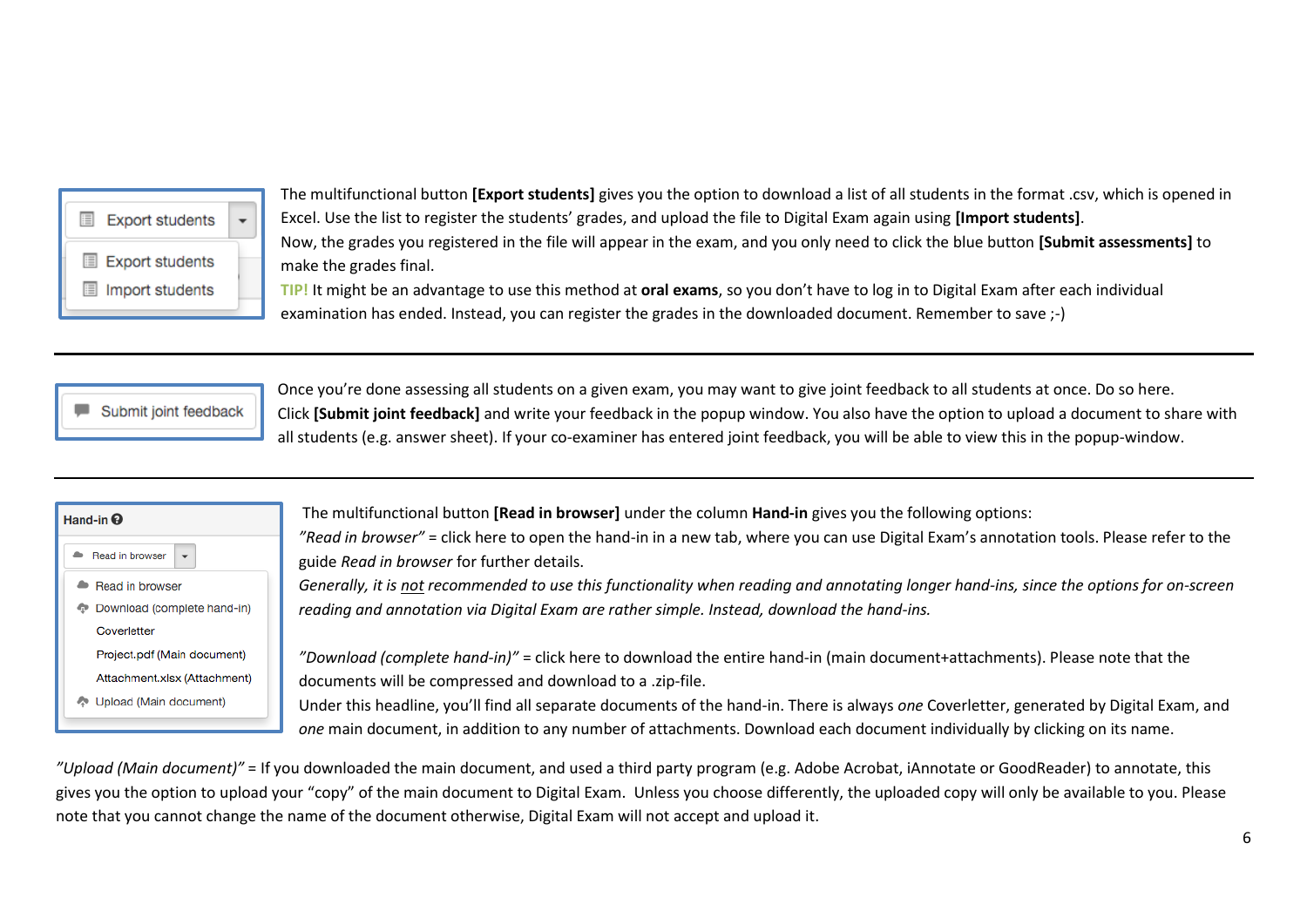

The column **Grade** is where you enter your preliminary grade for the students. Grades are final when you click on the blue button **[Submit assessments]**.

✔ Submit assessments

When you are ready to submit the entered grades, thus making them final, click **[Submit assessments]**.

Please ignore the the language registered under **Exam language**. CBS does not use this function, whereas other universities does. Click and a pop-up window will show a summary, as well as inform you whether the grades can be submitted.

| <b>Submit assessments</b>                                                                                                                                        |                       |   |       |                                      | $\times$      |
|------------------------------------------------------------------------------------------------------------------------------------------------------------------|-----------------------|---|-------|--------------------------------------|---------------|
| Given name $\vee$                                                                                                                                                | <b>Exam languages</b> |   | Grade | <b>Status</b>                        |               |
| 158178<br>Fornavn158178 Efternavn158178<br>M                                                                                                                     | DK Danish             | ÷ | 12    | $\equiv$<br>$\,$                     |               |
| 158180<br>C Fornavn158180 Efternavn158180                                                                                                                        | <b>DK</b> Danish      | ۰ | 12    | $\equiv$<br>$\equiv$                 |               |
| 158181<br>Fornavn158181 Efternavn158181<br>M                                                                                                                     | DK Danish             | ۰ | 12    | $\overline{\phantom{a}}$<br>$\equiv$ |               |
| The following students have been given a grade by a co-examiner that differs from the grade you are trying to submit.<br>152147<br>Fornavn152147 Efternavn152147 |                       |   |       |                                      |               |
|                                                                                                                                                                  |                       |   |       | Close                                | <b>Submit</b> |

*Example:*

For these four students, only three grades can be submitted, because they are consistent with what the co-examiner already submitted. If the co-examiner has not yet submitted his/her grades, you will be able to submit all grades, seeing as there are no other grades to compare to.

In this case, the grade entered for the last student is not consistent with the grade of the co-examiner. Therefore this grade cannot be definitively submitted.

This could be due to a typing error, but it may also be necessary for you to contact the co-examiner to clarify the grade mismatch.



- Grades only submitted by you, and not co-examiner, can still be changed. This appears from the blue button with the cross. Click to withdraw the grade.
- Grades, which have been successfully and definitively submitted, cannot be withdrawn. They appear in grey lettering.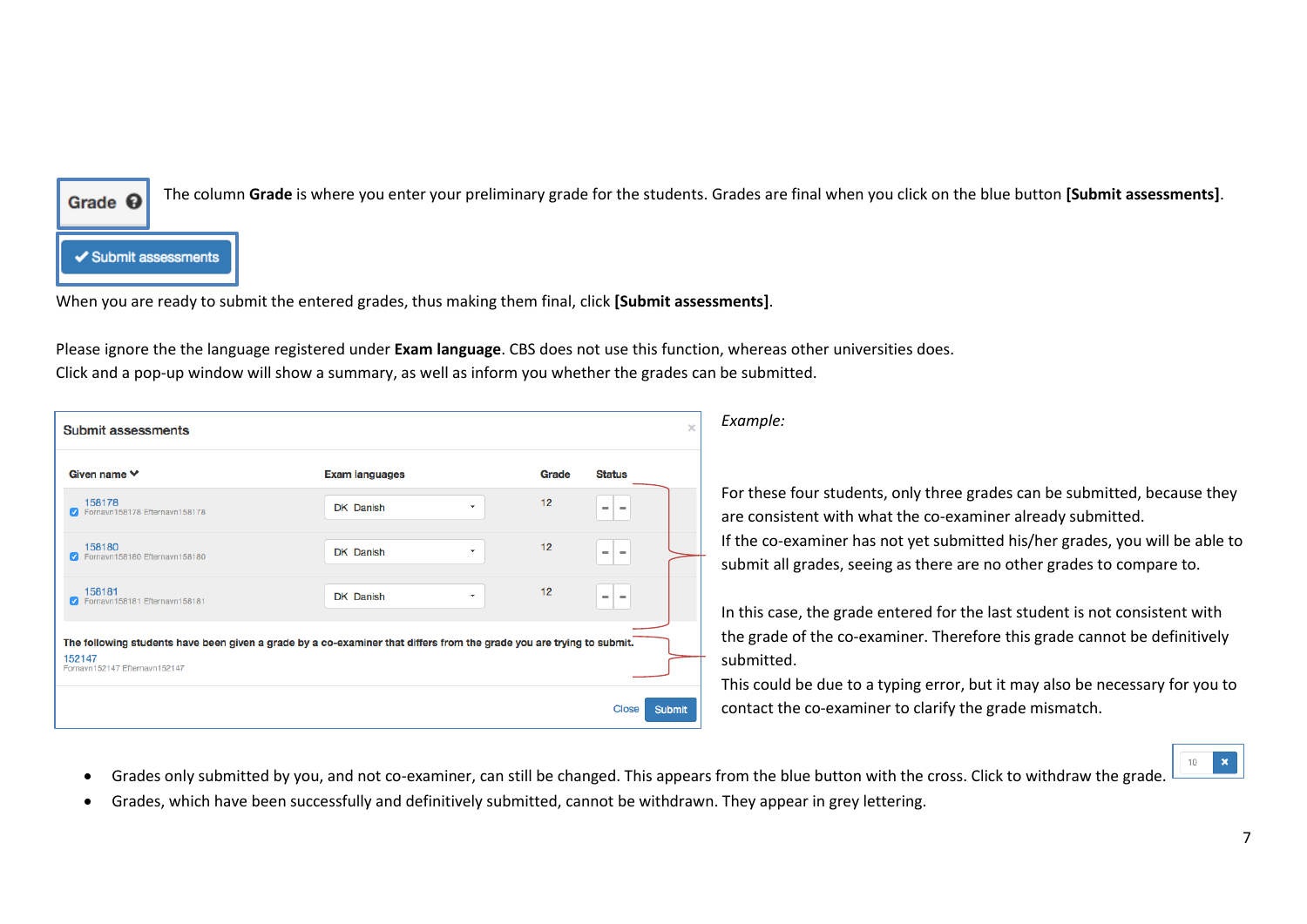## Notes <sup><sup>O</sup></sup>

Add

Click "Add" in the column **Notes** to create notes. The following pop-up will show:

| My notes          | Co-examiners' notes                                                                                                         |
|-------------------|-----------------------------------------------------------------------------------------------------------------------------|
|                   |                                                                                                                             |
|                   | Your personal notes are always private, and can only be accessed by you unless you choose to share them with a co-examiner. |
| Note:             |                                                                                                                             |
|                   |                                                                                                                             |
|                   |                                                                                                                             |
|                   |                                                                                                                             |
|                   |                                                                                                                             |
|                   |                                                                                                                             |
|                   |                                                                                                                             |
|                   |                                                                                                                             |
|                   |                                                                                                                             |
|                   | Share my notes with co-examiners                                                                                            |
|                   |                                                                                                                             |
| O                 | Share my annotated PDF with co-examiners                                                                                    |
|                   |                                                                                                                             |
| <b>Note files</b> |                                                                                                                             |
|                   | Browse                                                                                                                      |
|                   |                                                                                                                             |
|                   |                                                                                                                             |
|                   |                                                                                                                             |
|                   |                                                                                                                             |
|                   |                                                                                                                             |
|                   | <b>Close</b><br>Save                                                                                                        |

You can add notes in the following ways – remember to click [Save]:

1. Write your notes directly in the text box under the headline "**Note:**" If you wish to share this note with your co-examiners, indicate this under "**Share my notes with co-examiners**".

2. If you uploaded an annotated version of the hand-in to Digital Exam, or if you used Digital Exam's annotation tools, you can share your "version" of the hand-in with your co-examiner. Indicate this under "**Share my annotated PDF with co-examiner**".

3. If you wrote your notes in a different program, you can upload the file to Digital Exam under the headline "**Note files**". Click [Browse…], and find the document where you saved it locally on your computer.

If you wish to share this note with your co-examiners, indicate this under "**Share my notes with co-examiners**".

# Notes <sup>©</sup>

Edit  $\mathbf{\nabla}$ 

If any notes have been shared for a given hand-in, this is visible from the column. If your co-examiner has shared notes with you, these will be visible in the tab "Coexaminer's notes".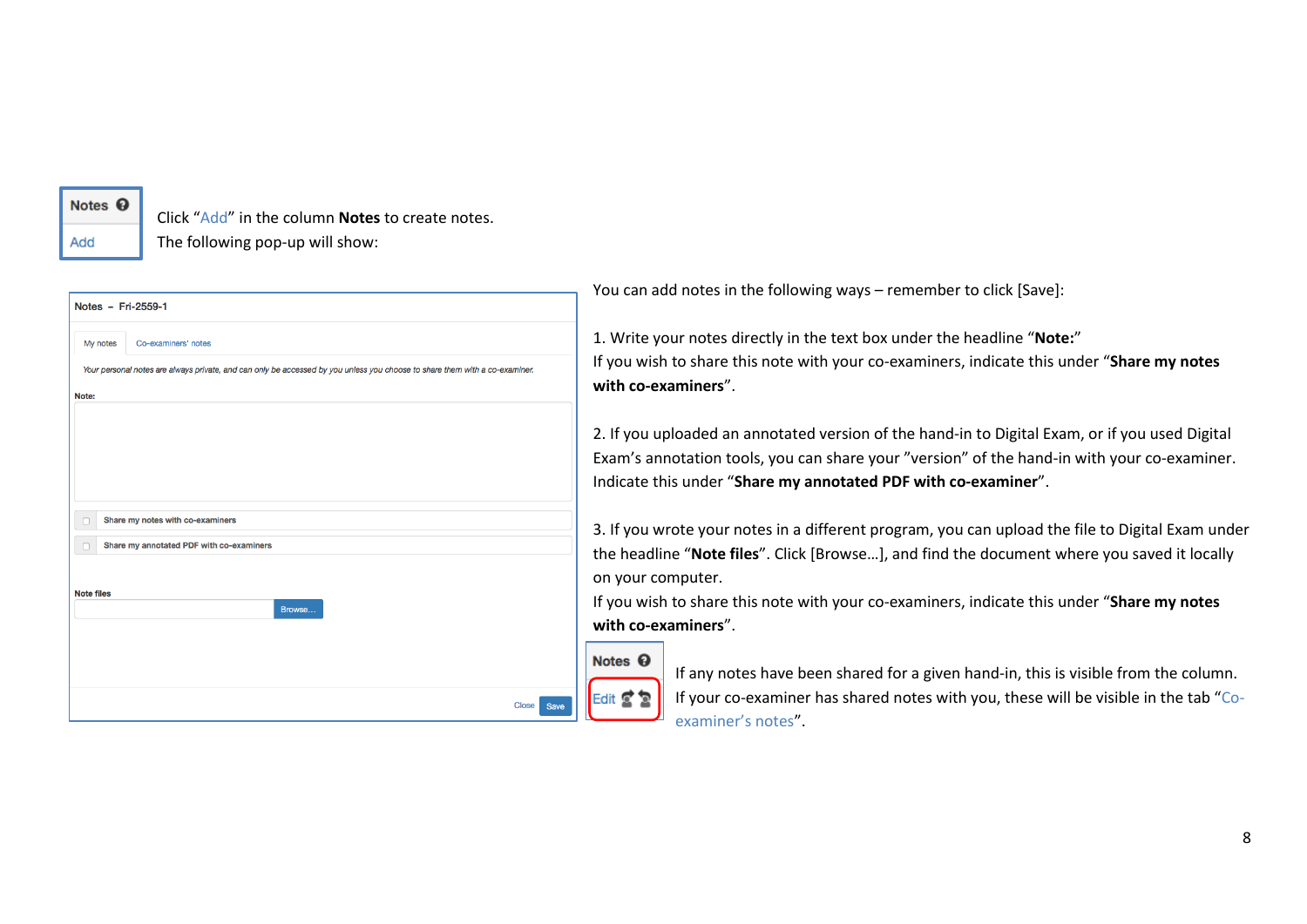### Feedback <sup>O</sup>

Click "Add" in the column **Feedback** to create feedback.

Add

Feedback is always addressed to the student(s) connected to the hand-in, and will be available to them, once the grade(s) have been submitted.

Click and the following pop-up will show:

| Feedback - Fri-2559-1                                                                                                                                                                                                                                                           |                                                                                                                                                                                                                                                                            |
|---------------------------------------------------------------------------------------------------------------------------------------------------------------------------------------------------------------------------------------------------------------------------------|----------------------------------------------------------------------------------------------------------------------------------------------------------------------------------------------------------------------------------------------------------------------------|
| My feedback<br>Co-examiners feedback                                                                                                                                                                                                                                            | You can add feedback in the following ways – remember to click [Save]:                                                                                                                                                                                                     |
| The feedback written here, is given to all the students on this hand-in. Notice that all of the co-examiners to this hand-in will be able to see<br>what you write as well. The student will be able to see your feedback when the exam result has been submitted and received. | 1. Write your feedback directly in the text box under the headline "Feedback:"                                                                                                                                                                                             |
| Feedback:                                                                                                                                                                                                                                                                       | 2. If you uploaded an annotated version of the hand-in to Digital Exam, or if you<br>used Digital Exam's annotation tools, you can share your "version" of the hand-<br>in with the student(s) connected to it. Indicate this under "Share annotated<br>PDF with student". |
| Share annotated PDF with student                                                                                                                                                                                                                                                | 3. If you wrote your feedback in a different program, you can upload the file to<br>Digital Exam under the headline "Feedback files". Click [Browse], and find the<br>document where you saved it locally on your computer.                                                |
| <b>Feedback files</b><br>Browse                                                                                                                                                                                                                                                 | Feedback $\mathbf \Theta$<br>If any feedback has been created for a given hand-in, this is<br>visible from the column.<br>Edit $\leq$ $\geq$<br>If your co-examiner has created feedback, this will be visible in the tab "Co-                                             |
| <b>Close</b><br>Save                                                                                                                                                                                                                                                            | examiner's feedback".                                                                                                                                                                                                                                                      |